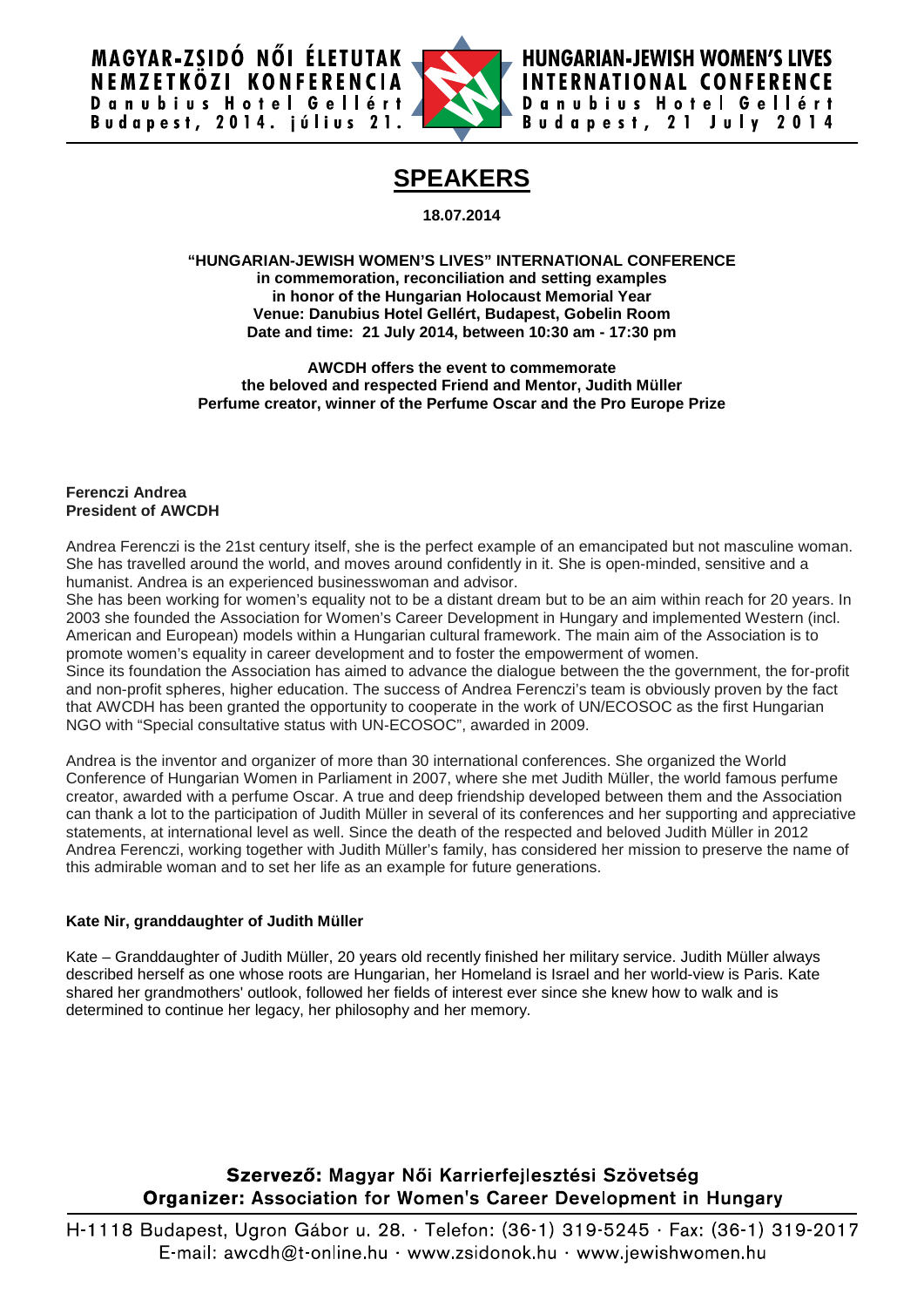

# **HE Ms. Maria Assunta Accili Ambassador of Italy in Budapest**

Ambassador Maria Assunta Accili graduated in Political Sciences at the University of Rome "La sapienza" and completed post graduate studies in Management of Public Organizations at the College of Europe, Bruges, Belgium. She speaks Italian, French, English, German and some Chinese.

As a carreer diplomat she served in various positions and dealt with several topics including political, economic, commercial, cultural and planning sectors. She served in Rabat (Morocco), Beijing (China), Islamabad (Pakistan), OECD in Paris (France), Taipei (Taiwan). She also carried out a range of activities in the field of public diplomacy and was the Secretary General of Italy's Section at Shanghai World Expo 2010.

She was elected Chairwoman of the Foreign Office Trade Unions in Italy before she was appointed Ambassador Extraordinary and Plenipotentiary to Hungary where she has actively engaged in promoting bileteral ties in all areas of mutual interest between the two countries.

# **Márta Antal Makeup artist**

She was trained first at home then in Los Angeles. She won the 7th place at the Body Painting World Cup in 2004. She worked for several American film productions shot in Hungary. Her special expertise lies in special effects. In addition, several theatrical masks and creative photo solutions can also be linked to her name. As a make-up advisor for MAC and as an independent advisor she regularly participates in Max Mara fashion shows and fashion photographical events. Her works are often on the cover pages of glossy fashion magazines, such as Glamour. She opened her shop of a new concept called Beaty Bar Galaxy in Budapest in 2013.

# **Countess Éva Csáky-Bornemisza Founder of the Smiling Hospital Foundation**

Countess Éva Csáky-Bornemisza travelled round the world being the wife of an English Lord-diplomat for many years, from Canada to Kenya.

As charity activity for the Hungarian children she had the opportunity to help support the Pető Institute Budapest first 20 years ago with the help of the "Help the Aged" organization headed by Princess Diana. Countess Éva Csáky-Bornemisza was a member of the organization for 4 years.

After more than 30 years of living abroad, in the middle of the 90s she decided to return to and settle down in Hungary with her second husband, Count Emánuel Csáky. She also continued to work for different child welfare institutions.

In 2004 she founded the independent Smiling Hospital Foundation for children, which was set up with the organization and work of Dr. Albert Royaards. The main aim of the Smiling Hospital Foundation is to create a better, cleaner and more cheerful environment for children suffering from chronic diseases or requiring long hospital stays.

"The joy of the soul helps the recovery of the body."

The Smiling Hospital Foundation is active in Hungary and 8 other countries and it has become the first mission of Countess Éva and Dr Albert Royaards.

# Szervező: Magyar Női Karrierfejlesztési Szövetség Organizer: Association for Women's Career Development in Hungary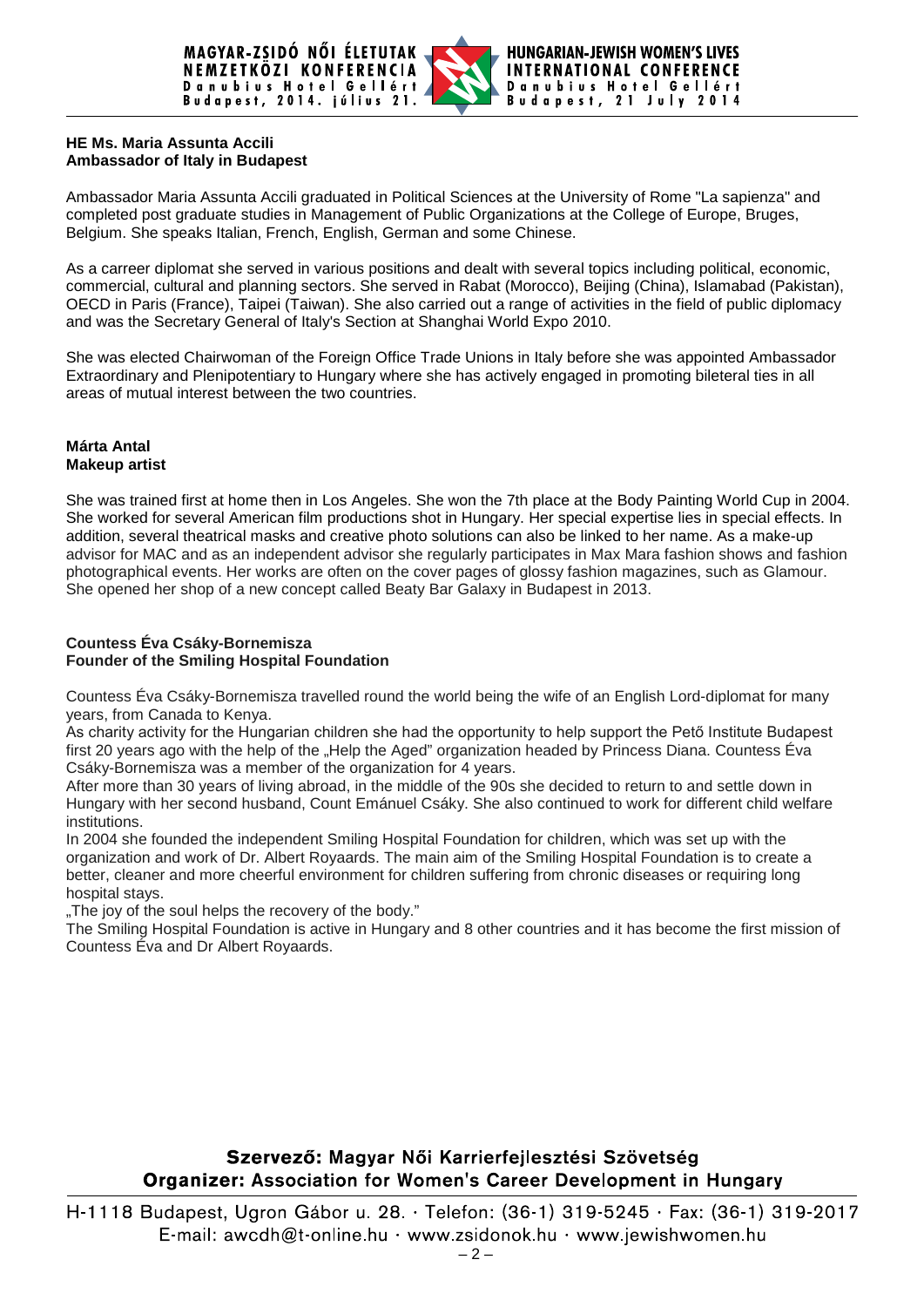

### **Erika Farkas**

# **Chief Editor of MR1 Kossuth Radio (Senior Editor)**

She started her career in the District Editorial Office of the Hungarian Radio in Debrecen. She moved to Budapest and started to work for the program Chronicle at Radio Kossuth in 90s, where she was the presenter of the news and political programmes for ten years.

Her program, the Venue started in 2007 with the twofold aim of combining the introduction of venues familiar to only few people with popular scientific educational programmes. The programme has become extemely popular among radio listeners.

Erika Farkas' creed is that a good reporter is simply professional, he/she creates the atmosphere that makes a conversation come to life regardless of whether it is raining or the wind is blowing.

#### **Gyöngyi Fazekas HR expert, insurance expert**

The secret of Gyöngyi Fazekas is hard work. She graduated from the University of Pécs. She does not know circumstances and does not require conditions. Her favourite objects are her favourite and important books. She is a positive person and makes everything positive. She does not contemplate obstacles, she looks for the solution. She is always on the move, looks ahead. Her past is her completed jobs, her present is creation and her future is all the conceptual-professional trends that can be created, built or started.

She is a businesswoman and an advisor in the area of sales. She joined the Association for Women's Careeer Development in Hungary founded by Andrea Ferenczi in 2003 with pleasure, and as a patriot in Pécs, she represents the Section of the Association in Dél-Dunántúl and she is very concerned about the interests of rural women. In the framework of her voluntary work for AWCDH, she takes an active role in representing the interests of women and women's organizations, in the formation of their common opinion and she also supports a more explicit protection of women's interests in all areas of life.

She raises her children to be a cosmopolitan. Her daughter, Bianka has taken part in an international course in Taiwan and her other daughter, Dorina has done the same at the University of Jyväslylä, Finland.

## **Professor Tibor Frank, M.A., Dr.Univ., Ph.D., D.Litt.**

Professor at Eötvös Loránd University, School of English and American Studies, corresponding member of the Hungarian Academy of Sciences.

Professor of History at the Department of American Studies (from 1997) and Director of the School of English and American Studies (1994-2001, 2006-2014), as well as head of the Ph.D. Program in American Studies (2000-), at Eötvös Loránd University.

He obtained Dr. Univ. in Modern History (1973). He received his Ph.D. in History at the Hungarian Academy of Letters and Science (1979), his Habilitation in History at Eötvös University in 1996, and his D.Litt. at the Hungarian Academy of Letters and Science in 1998.

He is member of several academic societies and he has been a visiting professor at different famous universities (e.g. University of California, Santa Barbara, UCLA, Columbia University). He was a Széchenyi Professorial Fellow (1997-2001). In 2000, he was awarded the László Országh Prize of the Hungarian Society for English Studies and the University of Debrecen. In 2002 he was awarded "Pro Universitate" medallion by Eötvös Loránd University and "Pro Neophilologia in Hungaria" medallion by the Modern Philological Society of the Hungarian Academy of Sciences. In 2005 he was awarded the Szent-Györgyi Albert Prize in Hungary.

From 2006 he has been Corresponding Fellow of the Royal Historical Society London. In 2002 he won the German Humboldt Award (Forschungspreis) and worked in 2003-2004 in the Max-Planck-Institut für

Wissenschaftsgeschichte in Berlin.

His books and studies have been published in 11 countries.

# Szervező: Magyar Női Karrierfejlesztési Szövetség **Organizer: Association for Women's Career Development in Hungary**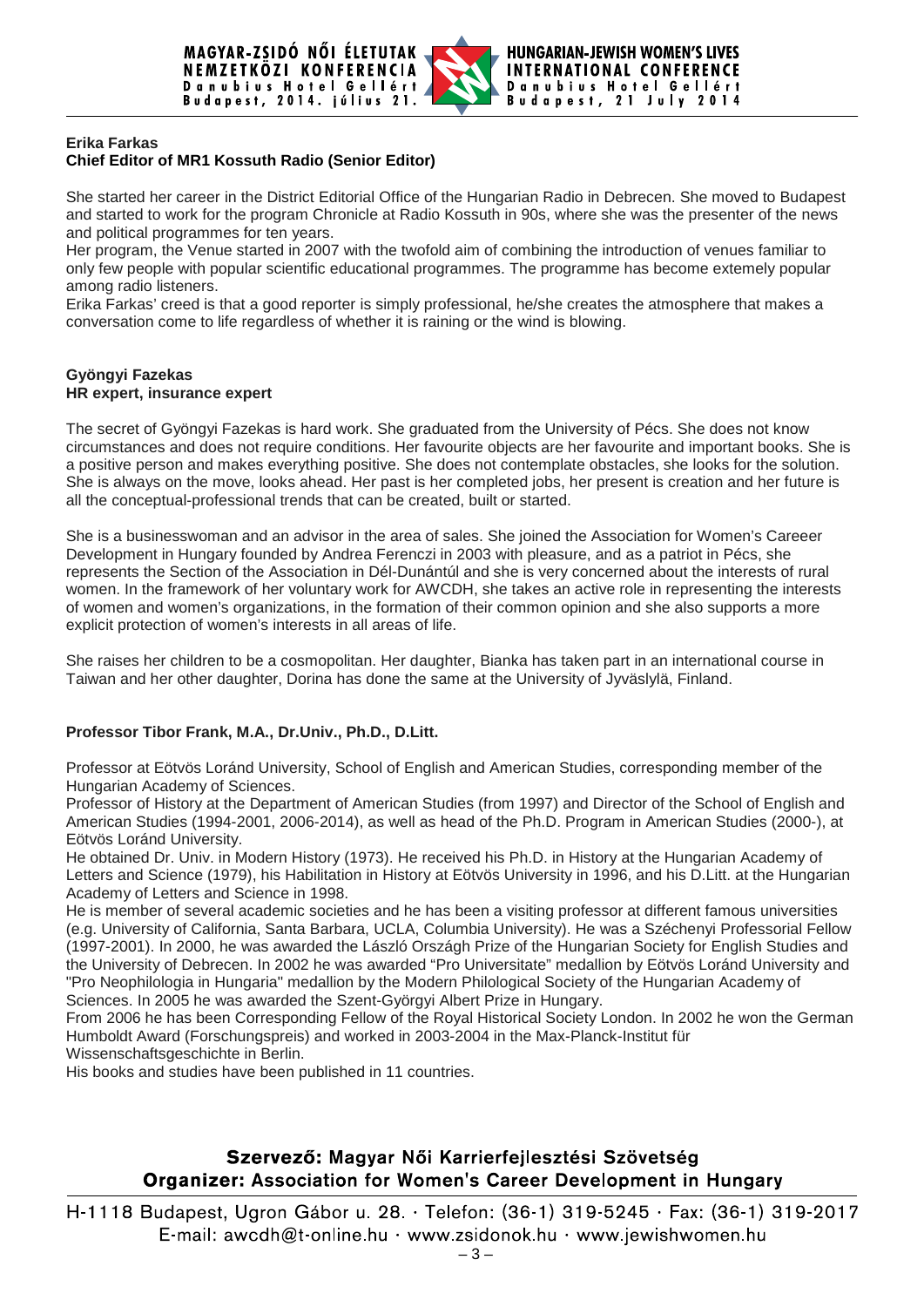

#### **Professor Robert Friedmann, Professor Emeritus, Andrew Young School of Policy Studies, Georgia State University Author of the book 28 letters**

Dr. Robert R. Friedmann is director of the Georgia International Law Enforcement Exchange and Professor Emeritus of Criminal Justice at Georgia State University's Andrew Young School of Policy Studies. He was the Distinguished Chair of Public Safety Partnerships (2007-2010) and served as Chair [\(1989-2002\)](tel:%281989-2002) of the Criminal Justice Department at Georgia State University. Dr. Friedmann received his B.S. (Sociology and Anthropology, and Philosophy) from the University of Haifa, Israel (1974); his M.A. and Ph.D. (Sociology) from the University of Minnesota (1978); and his M.S.S.W. (Social Work) from the University of Wisconsin-Madison (1981). He has written several books on community policing, terrorism, and crime analysis. He has also authored numerous articles and research reports on crime and criminal justice focusing on policing and public safety. He was the recipient of several federal grants to improve crime data.

Dr. Friedmann chaired the Georgia Commission to Assess State Crime Laboratory Needs into the 21st Century; he is a Member of the Georgia Association of Chiefs of Police (GACP), and a Member of the International Association of Chiefs of Police (IACP) and its Community Policing Committee. He assisted in security planning and preparation for numerous outstanding events, such as four Olympic Games and for the G-8 in Sea Island, Georgia. He served as a member of the Fulton County Court House Security Commission and he serves on the advisory board of the International Institute for Counter-Terrorism, Herzliya, Israel, the Research Institute for European and American Studies, Athens, Greece, and is a member of the executive committee of The International Counter-Terrorism Academic Community.

At the conference, Dr Friedmann will talk about his mother, a Holocaust-survivor and the book he wrote on her short life based on the 28 letters that his mother wrote to her sister between 1941 and 1947. The book is a memento of how people who lived through the horrors of the holocaust, the infliction of Communism, and the tyranny of the British Mandate in Palestine, coped with the challenge of living beyond surviving. It is also a testament to the victory of humanity and the human spirit over evil.

### **Katalin Hajós International economist, media expert**

The most important milestones of her career are linked to the world of media and journalism. She started the Hungarian edition of the German Burda, directed the Hungarian publishing house for 8 years and edited the fashion magazines. She was Head of the first German, then Japanese Aegis Media Agency network from 1996 to 2014. Her articles were regularly published at professional fora and she is a regular speaker at media conferences. She is member of the Board of Directors of the International Advertising Association (IAA). In 2013 she was elected one of the 20 most important persons of the media industry. She is also a Founding Board Member of the Association of Women's Career Development in Hungary, founded in 2003.

# Szervező: Magyar Női Karrierfejlesztési Szövetség **Organizer: Association for Women's Career Development in Hungary**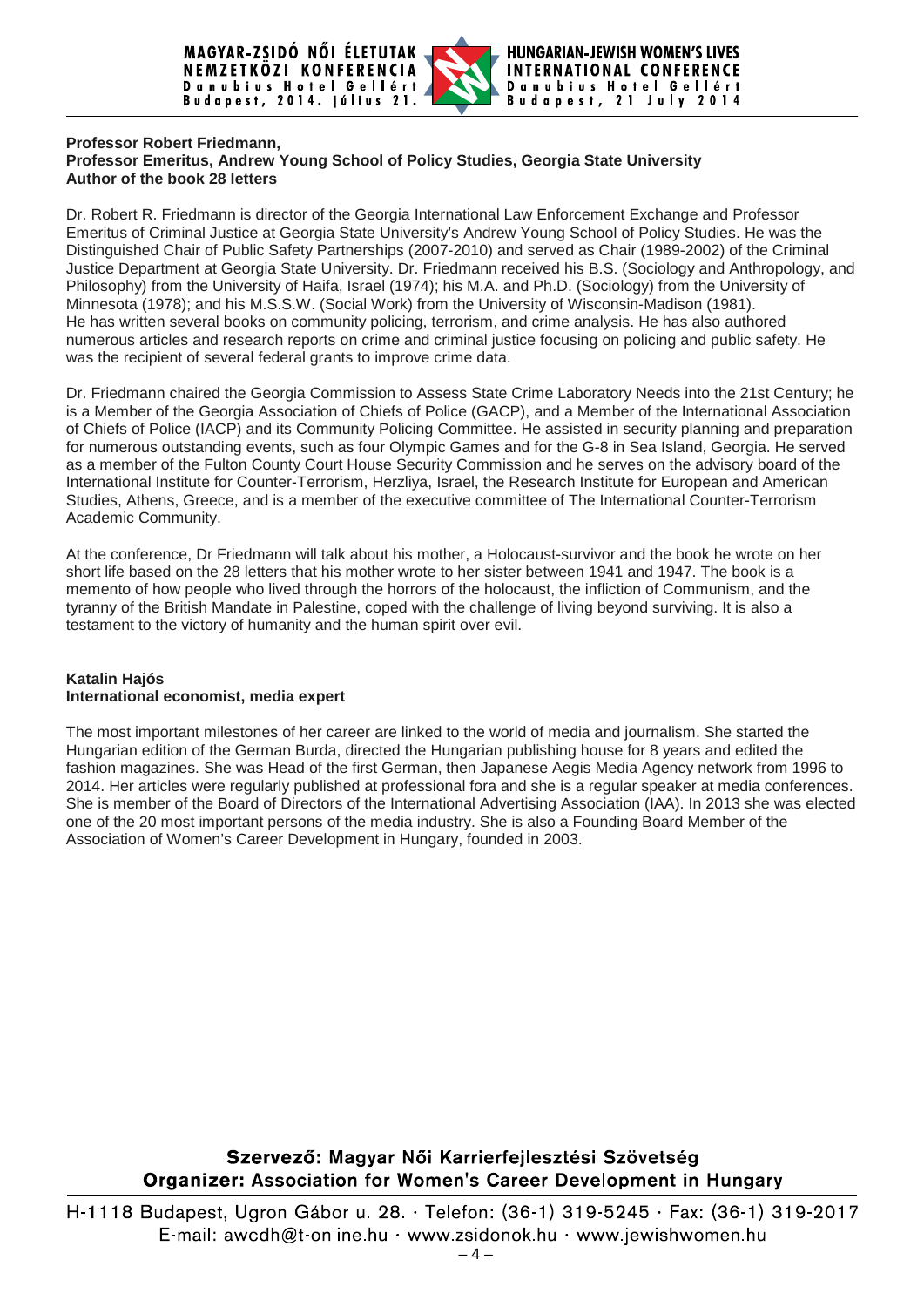

#### **Prof. Dr. János Horváth, former Doyen of the Hungarian National Assembly, Chairman of the Board of Patrons invited within the framework of the "Hungarian-Jewish Women's Lives" International Conference of the AWCDH ecomonist (PhD), politician**

He started his long and evetful career in the 40s as member of FKGP, the Hungarian Smallholders' Party. He was elected MP in 1945. During his years in Parliament, he worked directly for the Prime Minister, and he was the Director for Economic Policy of the Hungarian Peasant Association and the Director of the Center of the Agrarian Association.

After the breakout of the 1956 Revolution János Horváth became the Executive Chairman of National Economic Council for Reconstruction. After the defeat of the revolution he had to leave the country. He was one of the organizers of the Hungarian Revolution Council in Strasbourg, then he became ont he founders of the Kossuth Foundation in New York.

He studied economics at Columbia University between 1958 and 1966, where he obtained his PhD in economics, then became a professor at the same university. He was Professor of economics at the Butler University in 1968. After the change in regime he visited Hungary several times, and, in 1997 he returned to Hungary. On the request of Viktor Orbán, in 1998 he became the Head of the Committee for Economic Policy. At the 1998 elections, after 51 years he was elected MP again, obtained his mandate on the national list of FIDESZ (Association of Young Democtrats), then, again in 2002,2006 and also in 2010.

# **Klára Kósa Ceramist, master of Folk Art**

Researcher of Jewish-Christian traditions and specialist of universal symbols

She is owner of the Kósa Renaissance Studio. Everything is hand-made in her shop in Szentendre as if that piece of art were the only one in the world: made with heart, professional skills and spirit. Klára Kósa speaks with pleasure and has presentations at schools, libraries, at cultural and community centers, univerities and colleges. Her speaches, exhibitions, team-building and stress relief gatherings are always a great success in every age group.

## **Mrs Gézáné Mészáros The woman who returned from the Shoa**

She was deported after graduation from high school in 1944, she was the only one who returned from her family. She had to work at the Spandau concentration camp in inhuman surroundings, starving, from dawn to dark night, amongst the ferocity of the guards. She met her future husband on the way home from the concentration camp, with whom she lived in a happy marriage for 46 years.

After the war she worked as an HR expert for the company Volán, then, after her retirement, she started a new career, she founded a successful matchmaking agency by the name of the Matchmaking Agency of Mrs Györgyi. Her mission is to help find happiness for those who turn to her agency just as she found happiness by the side of her beloved husband. She talks about her matchmaking experiences in her book The Bridge of Desire. In the foreword of her book she empahizes her creed that to find happiness is everybody's dream and a conscientious, tactile and discreet matchmaker can help find it.

# Szervező: Magyar Női Karrierfejlesztési Szövetség **Organizer: Association for Women's Career Development in Hungary**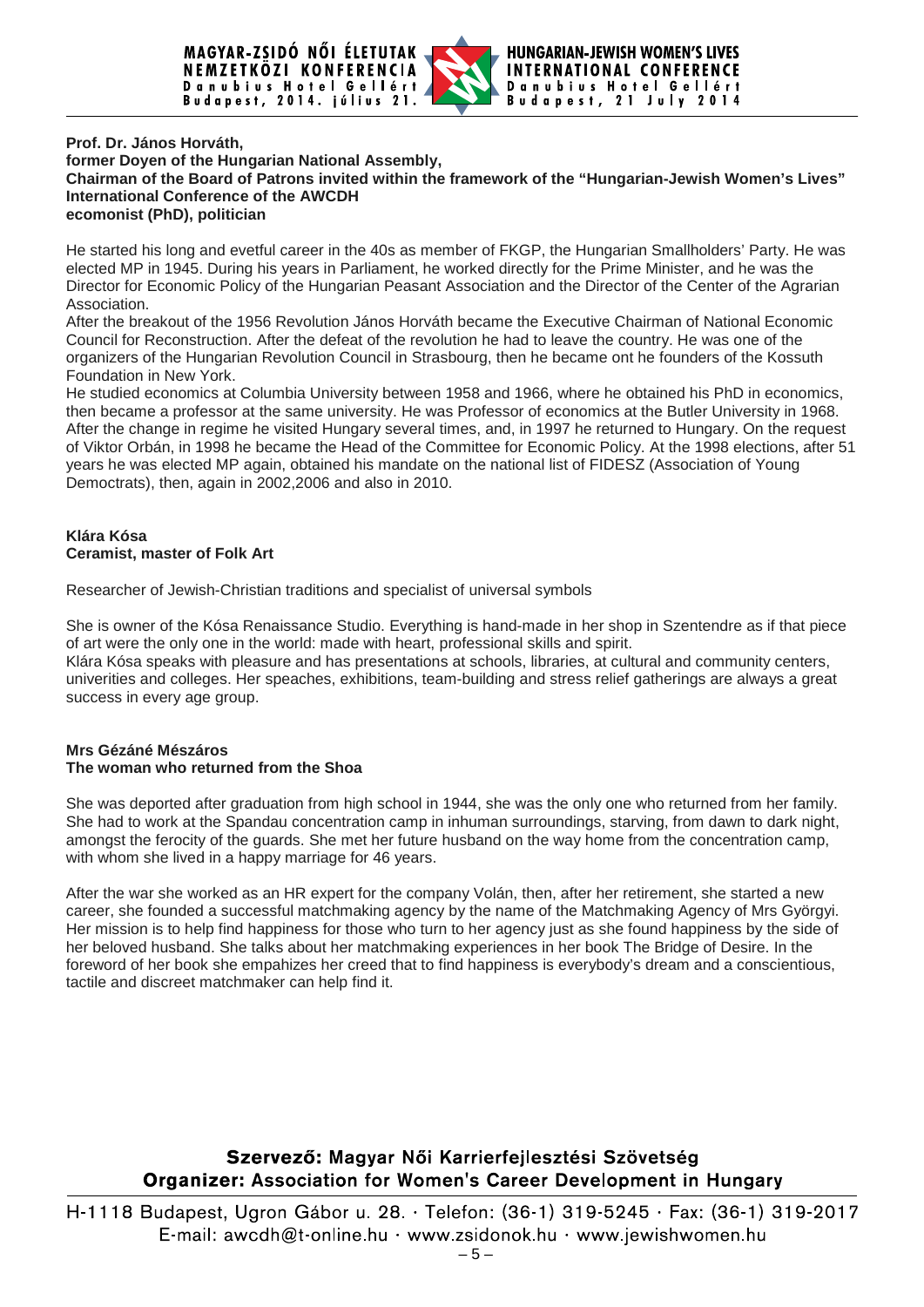

### **HE Dr. Andor Nagy Hungarian Ambassador to Israel**

#### Lawyer, founding member of FIDESZ

He was Chief of Cabinet during the first Fidesz government, he was elected Member of Parliament in his disrtict in the first round in 2010. Before his appointment as ambassador he was Vice President of the Committee for Sustainable Development and member of the Committee for Foreign Affairs in Paliament. He was also president of the German-Hungarian Parliamentary Frienship Society.

He speaks German and English at an advanced level. He has been awarded the Commandeur de la Légion D`Honneur and the Staufermedaille: he received the latter from the Prime Minister of Baden Wüttemberg County in 2012.

### **Éva Pusztai-Fahidi**

## **Author of the memoir "Anima Rerum – The Soul of Things"**

She was the only one in her immediate family who survived the Holocaust, which changed her life, as it changed the life of all people who experienced the deepest of human brutaliy. According to Éva Fahidi anyone who has been in Auschwitz has two lives, a life before it and a life after it. In her biographical book Anima Rerum she presents her two lives. The book is about the dramatic opposition of the two lives: the idyllic, happy childhood in Debrecen, when everything was normal and peaceful and the unbelievable humiliation and brutaliy that the deported had to face in Auswitz.

Éva Fahidi thanked her life to the warmness and normality brought from home: the women who were relatives or acquaintances stuck together and survived the horrors of Auswitz aiding each other as best they could without any arguments or quarrels.

After the war Éva Fahidi worked in foreing trade owing to the fact that she speaks German, French and English.

#### **Ráchel Raj Cake designer**

Rachel Raj is one of the most popular cake designers in Hungary. She was trained as a fashion designer, then after some years of practice at the family confectionery she opened her design confecionery called Cake Salon in the inner city of Budapest 10 years ago. Presently she has 3 confectioneries (Raj Ráchel Cake Salon) in Budapest. Cake design and the new approach to making design cakes has made her very popular: she pays particular attention to the quality of ingredients, her cakes are made exclusively of organic ingredients and they are decorated with real marzipan, so the cakes are not only beautiful but also light and tasty.

Cake designer Rachel Raj approaches cake design as a fashion designer, she draws 'fashion drawings' of the cakes first, then based on the drawings she creates the figures of cream, sponge cake and marzipan as if she were making a real sculpture or a piece of art. After that she forms the charatcter of the cake miracle with a detailed artisic work using marzipan or real flowers.

She teaches cake design at the Cake Design Workshop, and she also taught at a cooking school.

### **Dr. Tamás Rozsos Plastic surgeon**

Co-owner and director of Best of You Surgical Clinic. He has held more than 50 scientific lectures in Hungarian and English. His beauty clinic has been operating at the same venue for more than 15 years and besides plastic surgeries he does one-day surgeries as well.

He regularly takes part in international and national conferences, he has had several lectures on his experience this year as well. He pays all his attention to patients, he helps choose the appropriate surgical plans or treatment by detailed consultations. The aim is to create a beautiful, harmonious body emphasizing one's unique features.

# Szervező: Magyar Női Karrierfejlesztési Szövetség Organizer: Association for Women's Career Development in Hungary